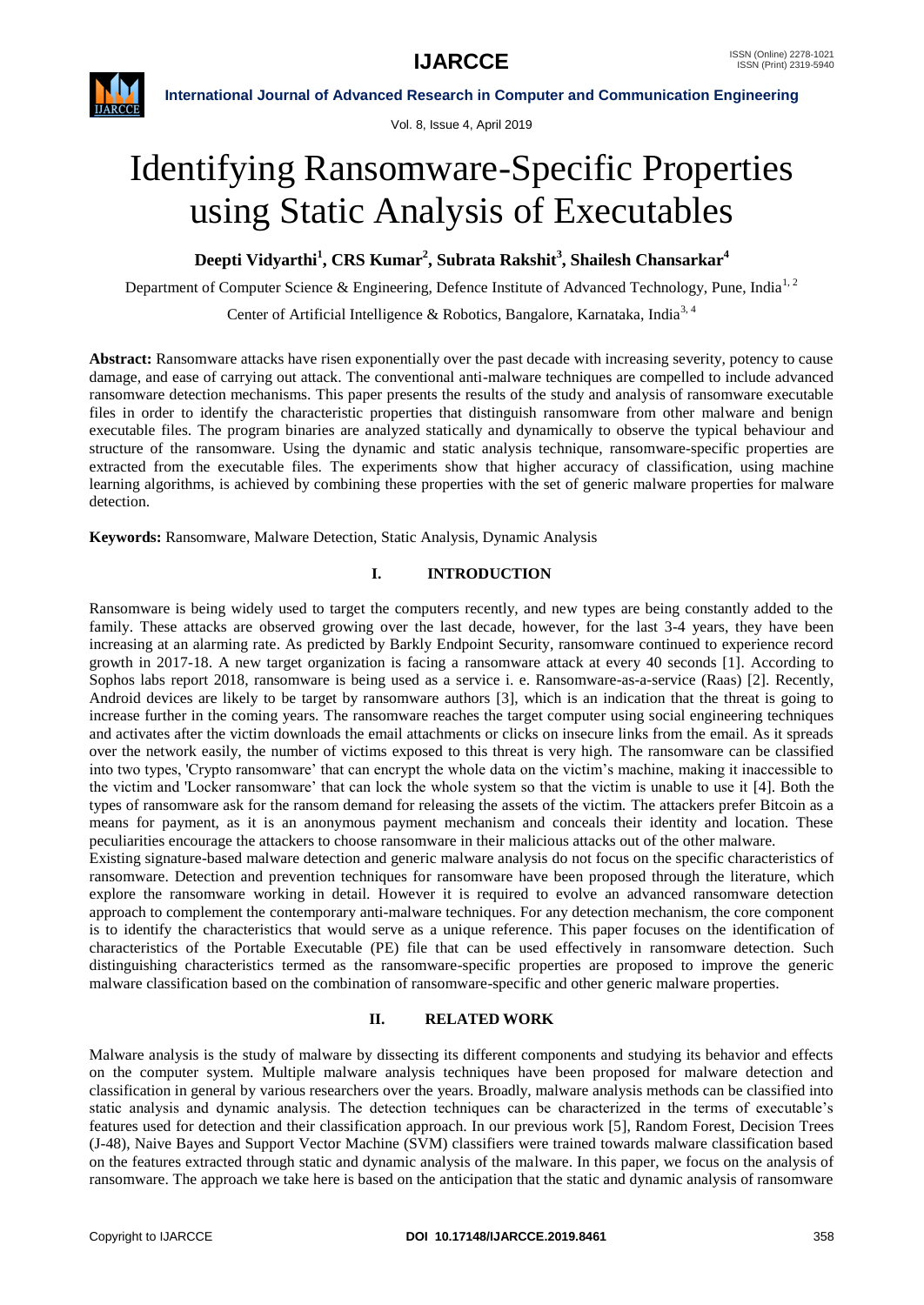

Vol. 8, Issue 4, April 2019

specifically would result in features unique to ransomware. It proposed to study the effect of these newly extracted features being appended to the generic features used for malware classification.

# A. Ransomware Analysis

The majority of literature and work related to ransomware focuses on the encryption and deletion mechanisms and communication techniques. Analysis of the file system activities of ransomware samples suggested that it is possible to detect ransomware by looking at I/O request and Master File table in NFTS file system [6]. Another approach for detection of ransomware using C  $&$  C server DNS logs is discussed [7]. Here, the ransomware uses DGA algorithm to generate random fake domain name by detecting the encryption key while communication with command and control server, so that the detection of valid or invalid domain name is difficult. Cryptolocker, WannaCry, TeslaCrypt use DGA for generating domain name. Kramer and Bradfield [8] suggest a continuous monitoring approach for ransomware detection that includes - maintaining the ransomware signature and Indicators of Compromise (IOC), looking for file execution from %APPDATA% folder and %TEMP% folder, monitoring back-up files, checking file extensions, observing the anomalous network behaviour during key exchange and looking at I/O requests and Master File Table (MFT) in NTFS file Detection. Brewer [9] proposes an automated approach to track the changes to the system"s desktop that indicate ransomware-like behavior. The above mentioned work is observed to be focused on analyzing the typical working mechanism of ransomware. K. P. Subedi et. al. [10], performed static and dynamic analysis and concentrated on developing signatures by reverse engineering. Their signature database is specific to crypto ransomware. A study proposed by Zimba et.al. [11] discusses the attack model of ransomware and its techniques are extracted through the static analysis. The study of ransomware variants, BitPaymer and KeyPass, details the behaviour of these ransomware and identifies the presence through code analysis [12]. Zavarsky et.al. [13] present the experimental analysis of ransomware on windows and android platform and recognize the main behavioral properties. The ransomware behavior discussed through the literature is studied and the properties of ransomware executable which are responsible for the typical behavior are observed by static and run-time analysis of ransomware. Such

ransomware-specific properties are identified in following sections and proposed to improve the general malware classification by training the classifier based on the combination of ransomware-specific and other generic malware properties.

# **III. ANALYSIS FOR RANSOMWARE IDENTIFICATION**

The approach proposed is to identify the typical characteristics of ransomware through dynamic and static analysis of the ransomware PE (portable executable) file, which is a standard format for Windows executables.

A. Identification of properties through dynamic analysis

Dynamic analysis techniques are used to observe the run-time behavior of the executable file and its effect on the system [17]. The flow of monitoring the ransomware execution is as given in Fig. 1.



Fig. 1. Dynamic analysis workflow for property extraction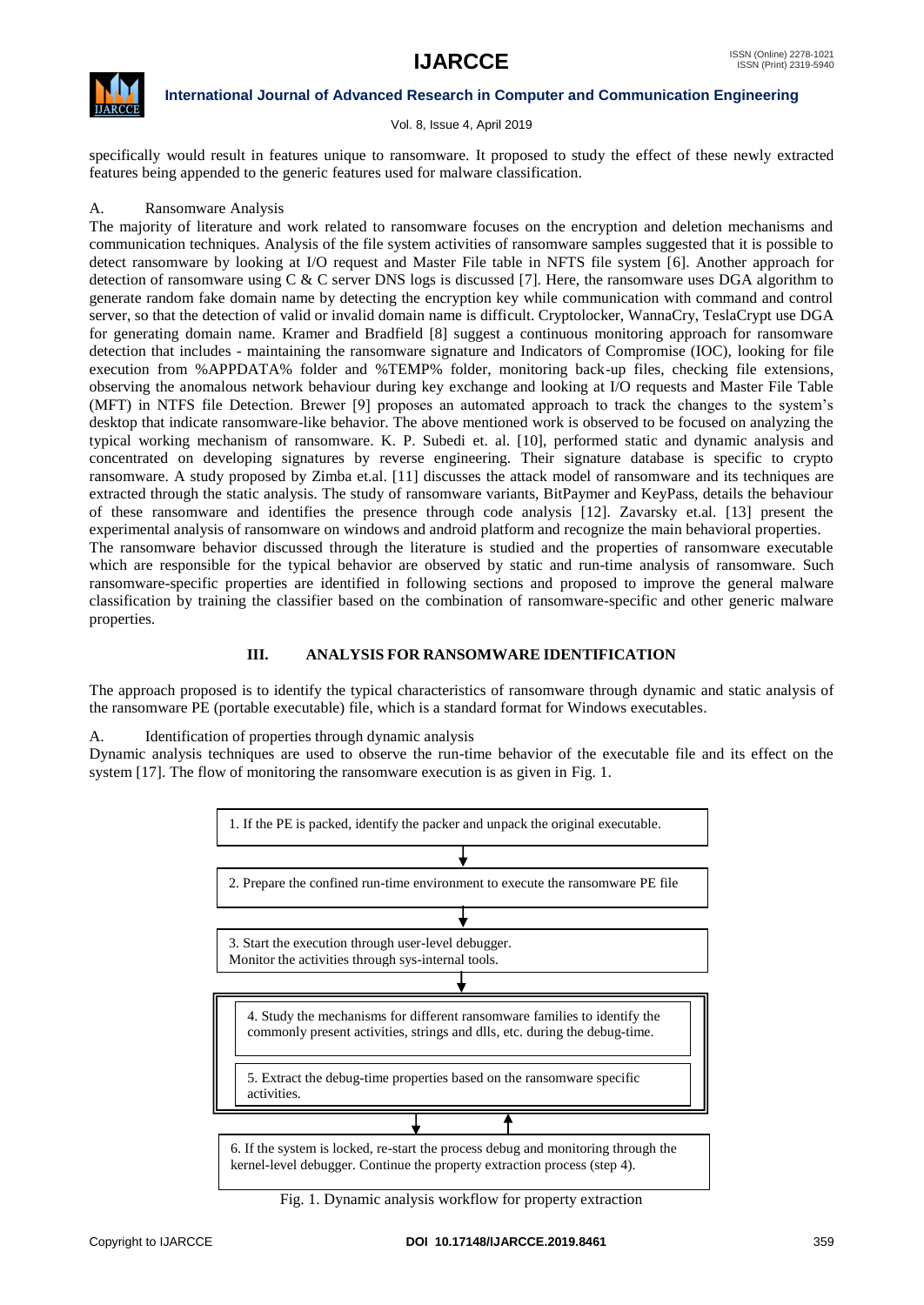

### Vol. 8, Issue 4, April 2019

It is proposed to monitor the run-time behavior using user-level and kernel-level debugging. While execution, the system may get locked (in case of locker ransomware) or the execution may proceed (if the executable has sensed debugger and used evasive technique). In the case, when system is locked, the monitoring of process on the same system is not possible. In such case, the kernel-level debugging using another system machine is required.

Ransomware of different types i.e. Crypto-ransomware, Locker-ransomware, a combination of crypto-locker, etc. are executed to observe their behavior in form of suspicious commands, registry changes, suspicious strings, file encryption, etc. Fig. 2 shows execution of Locker-ransomware monitored using Microsoft sysinternals tool for process monitor. It is observed that the Lockyransomware is running by changing its name to rundll32.exe. Initially, user-level debugging is done where the process level break-points are set to analyze the code and different modules of the code independently. Fig. 3 shows the debugging process using Ollydbg with breakpoints at function call instructions. In the next step, or in the cases, where the system is locked immediately, kernel-level debugger is used for debugging to detect various "crypt" engines used by the ransomware. Fig. 4 shows the dump from Windbg, during kernel-level debugging, the 'CRPTBASE' engine is used by ransomware.





|                                                                                                                                                                                                                                                                                                          |                                                                                                                                                                                                                                                                                                                                                              | OllyDbg - Lab11-01.exe - [CPU - main thread, module Lab11-01]                                                                                                                                                                                                                                                                                                                                                                                                                                                                                                                                                                                                                                    |                                                                                          |
|----------------------------------------------------------------------------------------------------------------------------------------------------------------------------------------------------------------------------------------------------------------------------------------------------------|--------------------------------------------------------------------------------------------------------------------------------------------------------------------------------------------------------------------------------------------------------------------------------------------------------------------------------------------------------------|--------------------------------------------------------------------------------------------------------------------------------------------------------------------------------------------------------------------------------------------------------------------------------------------------------------------------------------------------------------------------------------------------------------------------------------------------------------------------------------------------------------------------------------------------------------------------------------------------------------------------------------------------------------------------------------------------|------------------------------------------------------------------------------------------|
| $\mathbf{C}$<br>File                                                                                                                                                                                                                                                                                     | Debug<br>View                                                                                                                                                                                                                                                                                                                                                | <b>Plugins</b> Options<br>Window<br>Help                                                                                                                                                                                                                                                                                                                                                                                                                                                                                                                                                                                                                                                         |                                                                                          |
| $\left  1 \right $ $\times$                                                                                                                                                                                                                                                                              | E⊞                                                                                                                                                                                                                                                                                                                                                           | 벽세 되피 케<br>H÷l                                                                                                                                                                                                                                                                                                                                                                                                                                                                                                                                                                                                                                                                                   | 胆<br>$L E M T W H C / K B R  S$                                                          |
| 00401506<br>0040150B<br>00401510<br>00401515<br>0040151A<br>0040151F<br>00401524<br>00401529<br>0040152A<br>00401530<br>30401586<br>0040153B<br>0040153E<br>00401541<br>88481542<br>00401547<br>0040154A<br>0040154C<br>0040154E<br>00401551<br>00401552<br>8848155<br>00401558<br>00401559<br>0040155AL | 4E1A0000<br>ES<br>A3<br>60894000<br>E8<br>F7170000<br>E8<br>39170000<br>E8<br>AE140000<br>A1<br>A0A94000<br>AЗ<br>A4A94000<br>50<br>FF35<br>98894000<br>FF <sub>35</sub><br>94894000<br>E8<br>95FCFFFF<br>83C4 0C<br>٠<br>8945 E4<br>50<br>E8.<br>B3140000<br>8B45 EC<br>8B08<br>8BØ9<br>894D E0<br>50<br>51<br>E8<br>77150000<br>59<br>59<br>C <sub>3</sub> | Lab11-01.00402F59<br>CAL<br>DWORD PTR DS: [40A960], EAX<br><b>MOU</b><br>CALL<br>Lab11-01.00402D0C<br>Lab11-01.00402C53<br>CALL<br>CALL<br>Lab11-01.004029CD<br>EAX, DWORD PTR DS: [40A9A0]<br>MOU.<br>DWORD PTR DS: [40A9A4], EAX<br>MOU.<br>PUSH EAX<br>PUSH DWORD PTR DS: [40A998]<br>DWORD PTR DS: [40A994]<br>PUSH<br>Lab11-01.004011D0<br>CALL<br>ADD ESP.0C<br>MOU.<br>DWORD PTR SS: [EBP-1C], EAX<br>PUSH EAX<br>CALL Lab11-01.004029FA<br>MOV EAX, DWORD PTR SS: [EBP-14]<br>ECX, DWORD PTR DS: [EAX]<br>MOV.<br>PTR DS: [ECX]<br><b>MOU</b><br>ECX, DWORD<br>MOU<br>DWORD PTR SS: [EBP-20], ECX<br>PUSH EAX<br>PUSH ECX<br>CALL Lab11-01.00402ACF<br>POP ECX<br>POP ECX<br><b>RETN</b> | $P$ Arg3 => 00730D00<br>$Arg2 = 00730068$<br>$Area1 = 000000001$<br>$LLab11-01.004011D0$ |

Fig. 3.Ollydbg debugging

| ्रा<br>Dump C:\Windows\livekd.dmp - WinDbg:6.11.0001.404 X86                                                                                                                         |                                                                                                                                                          |                                                                                                                                                                |                                                                                                                                                                         |  |  |  |  |  |
|--------------------------------------------------------------------------------------------------------------------------------------------------------------------------------------|----------------------------------------------------------------------------------------------------------------------------------------------------------|----------------------------------------------------------------------------------------------------------------------------------------------------------------|-------------------------------------------------------------------------------------------------------------------------------------------------------------------------|--|--|--|--|--|
| File<br>Edit<br><b>View</b><br>Debug<br>Window<br>Help                                                                                                                               |                                                                                                                                                          |                                                                                                                                                                |                                                                                                                                                                         |  |  |  |  |  |
| $\overline{B}$<br>原源区口两区口口图 [2] 23  <br>œ,<br>⊕∥<br>$\sim$                                                                                                                           |                                                                                                                                                          |                                                                                                                                                                |                                                                                                                                                                         |  |  |  |  |  |
| Command                                                                                                                                                                              |                                                                                                                                                          |                                                                                                                                                                |                                                                                                                                                                         |  |  |  |  |  |
| end<br>Istart<br>100fc0000<br> 6abc0000<br>6af50000<br>16ba20000<br>6f500000<br>1705Ъ0000<br>173970000<br>173£20000<br>174350000<br>l74a60000<br>l753c0000<br>1756b0000<br> 75800000 | 01056000<br>6af46000<br>6b071000<br>6ba68000<br>6f594000<br>705c2000<br>73983000<br>73f60000<br>744ee000<br>74a69000<br>753cc000<br>756fb000<br>7581f000 | module name<br>windbg<br>dbgeng<br>dbghelp<br>symsrv<br>MSFTEDIT<br>MPR<br>dwmapi<br>uxtheme<br>COMCTL32<br>VERSION<br>CRYPTBASE<br><b>KERNELBASE</b><br>ІММ32 | deferred)<br>deferred)<br>deferred)<br>deferred)<br>deferred)<br>deferred)<br>deferred)<br>deferred)<br>deferred)<br>deferred)<br>(deferred)<br>(deferred)<br>deferred) |  |  |  |  |  |

Fig. 4. Windbg debug-time analysis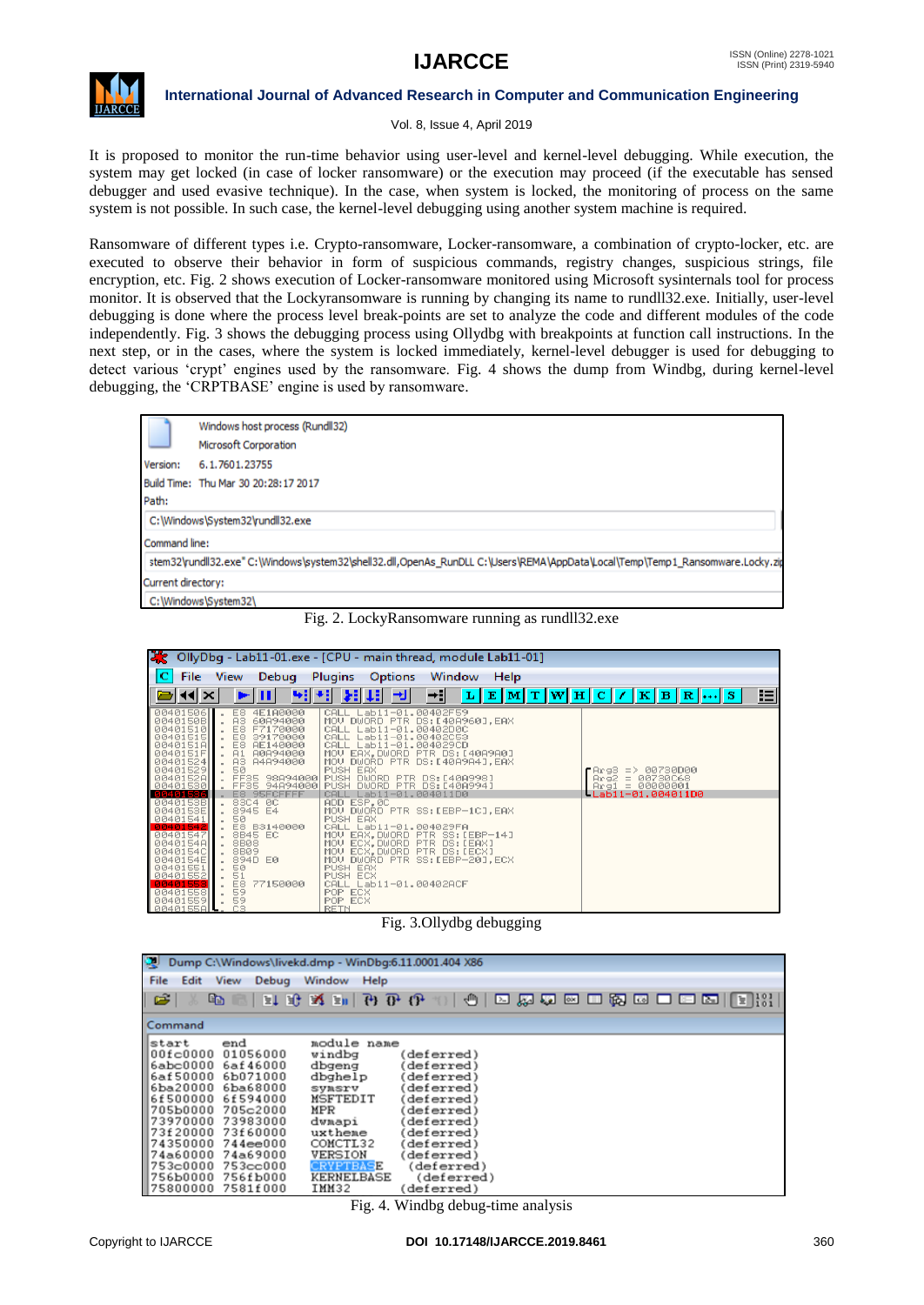

### Vol. 8, Issue 4, April 2019

Dynamic analysis is useful to extract the behavior ransomware for detection as given above. However, in cases of locker type ransomware as well as evasive malware, the true behaviour of process cannot be monitored. Thus dynamic analysis is combined with the static analysis for increasing the accuracy of detection.

# B. Identification of properties through static analysis

Static analysis consists of examining the executable file without viewing the actual instructions. The PE file is dumped and disassembled to learn the structure and components of the file. The method of extracting the generic and ransomware-specific properties from a PE through static analysis is as shown in Fig. 5.

**Step 1:** The PE (binary executable file format for Windows OS) is read without execution for extracting its static properties. The executable may be packed by malware writer to making reversing difficult. It is unpacked to read the original file headers and sections.

**Step 2:** The malware executable will have distinctive values for various header fields. For example, the number of sections in a malicious executable is not as in a regular PE file. We extract such properties of PE through the analysis of three types of headers - DOS header, file header and optional headers, which contain metadata at different levels. Totally 60 generic properties are identified for static malware classification. The major properties for general malware detection are given in Table 1.

**Step 3:** The ransomware mechanism is studied to learn specific characteristics of ransomware executable. The general operational architecture of ransomware is as follows. It mainly consists of a "dropper" that contains the encrypter [14]. The encrypter component contains a decryption engine and a password protected compressed component (zip), containing a copy of Tor [15] and several individual files with other information and the encryption key.



#### Fig. 5. Static analysis workflow for property extraction

First, the dropper tries to connect to a remote website say "xyz.etc" and exit after connection. If the connection fails in the first step, it then creates a service for example "mssecsvc2" with another name [15]. After creating a service the dropper extracts the encrypter binary from its resource and then executes it. The encrypter also checks for the presence of the component called mutex. The encrypter creates the "mutex" if not present, before execution. In another approach, the ransomware shares its encryption key using command and control server  $(C & C$  Server) [7]. In the case where the C  $\&$  C server is not present, it uses hard-coded keys and uses the same key for all encryption [7]. The general mechanism can be described in the following four stages:

Infection: The first step is execution of the malicious ransomware file on a computer. It can be through a phishing email or an exploit kit. E.g. Angler exploit kit, (CryptoLocker) exploits the bugs in Adobe Flash and IE.

Destroying Back-up: It is a unique ransomware feature. The back-up files and folders on the system are targeted and removed to prevent system recovery on its own. E.g. vssadmintool to remove the volume shadow copies from the system.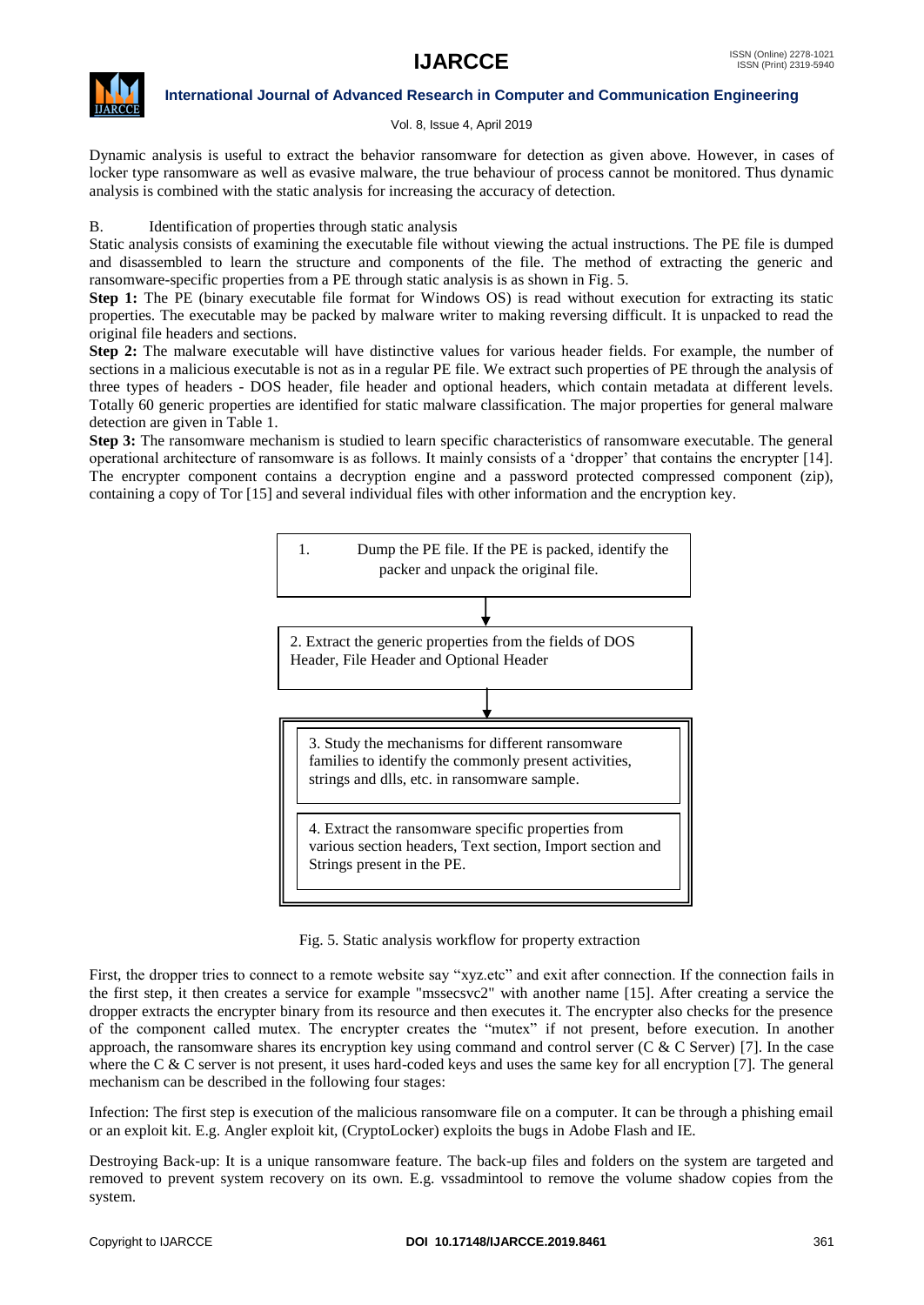

Vol. 8, Issue 4, April 2019

# Table I Properties Extracted From PE Headers

| <b>Header</b>                    | Field                                    | <b>Description</b>                                                                                                                                                |  |  |
|----------------------------------|------------------------------------------|-------------------------------------------------------------------------------------------------------------------------------------------------------------------|--|--|
|                                  | $e_{cblp}$                               | Bytes on last page of file                                                                                                                                        |  |  |
| <b>DOS</b>                       | e crlc                                   | Pages                                                                                                                                                             |  |  |
| header<br>properties             | e_cparhdr                                | Relocations                                                                                                                                                       |  |  |
|                                  | e lfanew                                 | 4-byte offset into the file where the PE file header is located                                                                                                   |  |  |
|                                  | Number Of Sections                       | Number of section headers and section bodies in the file                                                                                                          |  |  |
|                                  | Number Of Symbols                        | Symbols in the header                                                                                                                                             |  |  |
| File header<br>properties        | Size<br><b>Of</b><br>Optional<br>Header  | Size of optional header (optional header contains initial stack<br>size, program entry point location, preferred base address,<br>operating system version, etc.) |  |  |
|                                  | Characteristic                           | Specific characteristics about the file                                                                                                                           |  |  |
|                                  | Size Of Code                             | Size of code section, in bytes, or sum of all such sections if<br>multiple code sections.                                                                         |  |  |
| Optional<br>header<br>properties | Of<br><b>Size</b><br>Initialized<br>Data | Size of the initialized data section, in bytes, or the sum of all<br>such sections if multiple initialized data sections                                          |  |  |
|                                  | Of Uninitialized<br>Size<br>Data         | Size of the uninitialized data section, in bytes, or the sum of<br>all such sections if multiple uninitialized data sections.                                     |  |  |
|                                  | <b>Address Of Entry Point</b>            | Location of the entry point for the application                                                                                                                   |  |  |

Encryption: Strong encryption algorithms like AES 256 are used for encrypting the targeted files/directories, etc. Secure key exchange is performed with the C & C server. The scope of encryption is different for different variants. E.g. CryptoWallv3 doesn"t encrypt filename, CryptoWallv4 randomizes filename.

Ransom Demand: At the final stage, instructions for extortion and payment are saved onto the hard drive. The victim is given a few days to pay and after that time the ransom increases. Malware removes its traces from the victimized system.

Based on the mechanism, we analyzed the ransomware executables to identify the main characteristics such as packed code, network connections specific DLLs, mutex, and encryption related strings etc. The summary of analysis carried out is given in Table 2.

| were in the components this people. It is not be specified to perform |                                   |  |  |  |
|-----------------------------------------------------------------------|-----------------------------------|--|--|--|
| <b>Structural Analysis</b>                                            | Section properties                |  |  |  |
|                                                                       | Structural entropy                |  |  |  |
|                                                                       | Packed section detection          |  |  |  |
| <b>Import Analysis</b>                                                | Imported DLLs, API function names |  |  |  |
| <b>String Analysis</b>                                                | Domain names                      |  |  |  |
|                                                                       | Mutex detection                   |  |  |  |
|                                                                       | Crypt specific strings            |  |  |  |

# Table II PE Components Analyses for Ransomware-Specific Properties

As depicted in Table 2, the structural analysis is carried out at various sections of the executable image to get gives information about packer"s identity, entropy of file, entropy of sections like data and text section, etc. The import section of an executable file contains names of the imported DLLs and API functions. Import directory of ransomware PE is analyzed to note the particular DLLs used by ransomware that are uncommon in other software. As the commands, dialogues, function names etc are present in executable as string. The strings are analyzed to identify suspicious commands and function used by ransomware to perform various malicious activities. The identified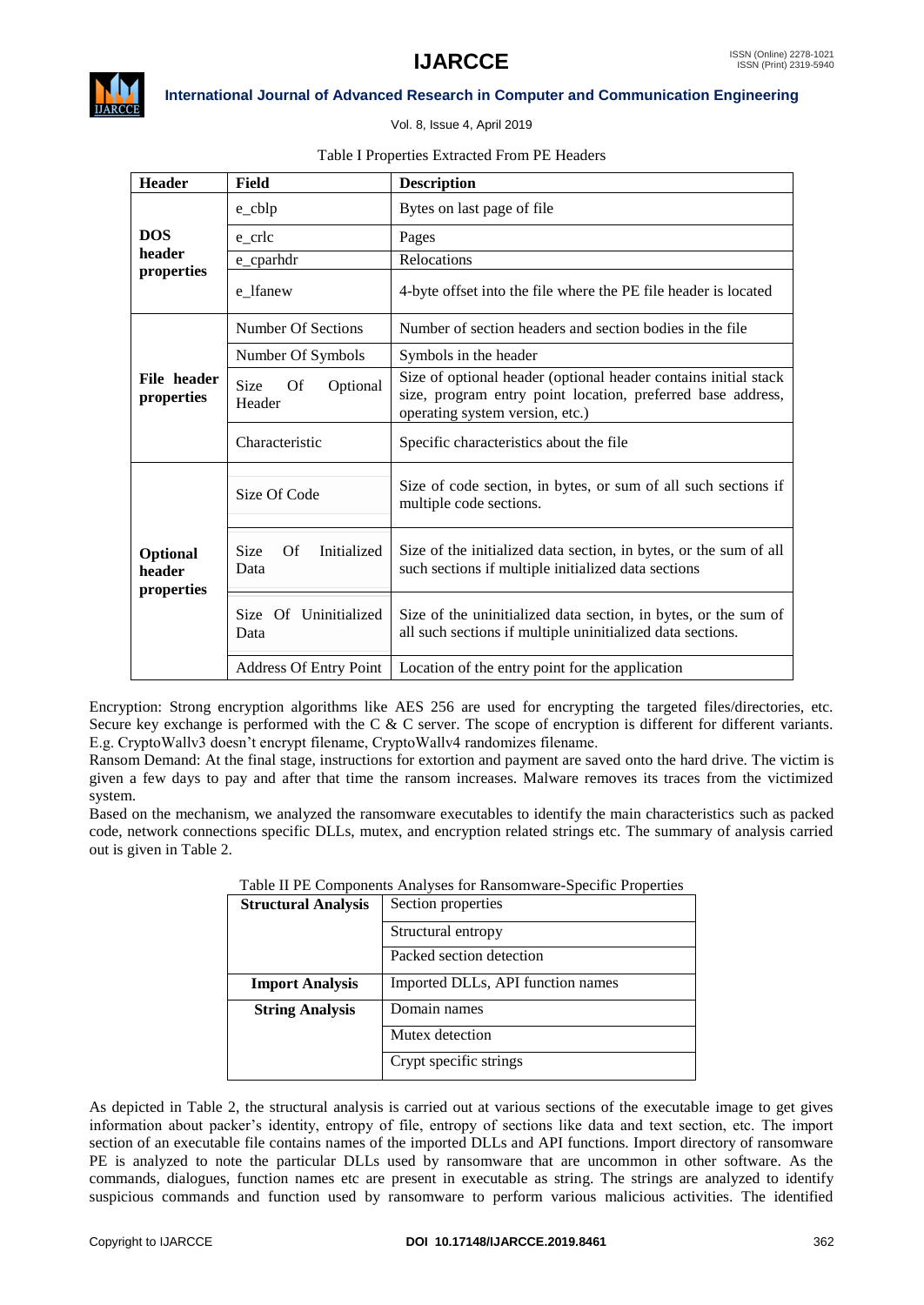

# Vol. 8, Issue 4, April 2019

ransomware-specific 9 properties are given in Table 3. These ransomware-specific properties are validated through the classification of ransomware malware and comparing the performance with classification based on general malware properties. The classification is done using three algorithms, Random Forest, Decision Trees (J-48), and Naive Bayes. These algorithms are selected based upon their suitability and better performance for general malware classification.

| <b>Identified Property</b>       | <b>Description</b>                                                                                        |  |  |
|----------------------------------|-----------------------------------------------------------------------------------------------------------|--|--|
| Ispacker                         | Presence of packer                                                                                        |  |  |
| Packer type                      | Identity of type of packer                                                                                |  |  |
| Open mutex Create mutex          | Checking and creating mutex for isolation                                                                 |  |  |
| Entropy (e file, e text, e data) | Entropy of file, text and data sections                                                                   |  |  |
| <b>Strings</b>                   | Presence of common strings extracted through ransom ware string<br>analysis; E.g. crypt/decrypt/%amount%) |  |  |
| Ws2 32.dll                       | DLL used for network connections and communication                                                        |  |  |
| Get news                         | Command used to modify the registry                                                                       |  |  |
| Add_entry                        | Store information from the client                                                                         |  |  |
| Get add                          | Get access to the file from the given path                                                                |  |  |

Static analysis is useful to extract the characteristics of PE file for ransomware detection as given above. However, in cases where complex obfuscation and packing techniques are used, simple static analysis may not be able to extract all the required features [16]. It is required to apply dynamic analysis technique as well to detect malicious functionalities of ransomware [17].

The static and debug-time analysis of ransomware has resulted into ransomware-specific PE file properties like high entropy, suspicious strings, typical DLL/API functions, and code constructs, etc. Along with the specific to ransomware properties, other distinguishing features of the general malware are present in ransomware as well. Hence, such extracted properties separately and combined with specific properties are used to prepare the data set for classification.

# **IV. RESULT AND ANALYSIS**

The ransomware detection is based upon the behaviour and structure of executables extracted using the dynamic and static analysis techniques as discussed above.

A. Dynamic Behavior for Ransomware Identification*:* The dynamic analysis is performed over different types of ransomware. The results of the analysis for Crypto-Locker, Locky, WannaCry are discussed in following section. Crypto-locker locked the system during the run-time analysis, Fig. 6 shows the names of the DLLs and functions specific to ransomware.

| 31<br>ADVAPI32.DLL<br><b>MSVCRT.DLL</b><br>$\overline{\mathbf{A}}$<br><br>W<br>NTDLL.DLL<br><br><b>KERNELBASE.DLL</b><br>П<br><br>API-MS-WIN-SERVICE-CORE-L1-1-0.DLL<br>.<br>API-MS-WIN-SERVICE-WINSVC-L1-1-0.DLL<br>Ш | C.<br>$\overline{\mathbf{c}}$ )<br>$\mathbf{C}$<br>$\mathbf{C}$<br>$\mathbf{C}$<br>$\mathbf{C}$<br>Ε | N/A<br>N/A<br>N/A<br>N/A<br>N/A<br>N/A<br>Ordinal ^ | 378 (0)<br>395 (0)<br>402 (0)<br>403 (0)<br>407 (0)<br>419 (0)<br>Hint |
|------------------------------------------------------------------------------------------------------------------------------------------------------------------------------------------------------------------------|------------------------------------------------------------------------------------------------------|-----------------------------------------------------|------------------------------------------------------------------------|
| Module                                                                                                                                                                                                                 | <b>File Time Stamp</b>                                                                               | <b>Link Time Stamp</b>                              |                                                                        |
| <b>AUTHZ.DLL</b>                                                                                                                                                                                                       | 07/14/2009 6:44a                                                                                     | 07/14/2009 6:34a                                    |                                                                        |
| <b>AVRT.DLL</b>                                                                                                                                                                                                        | 07/14/2009 6:44a                                                                                     | 07/14/2009 6:34a                                    |                                                                        |
| <b>BCRYPT.DLL</b>                                                                                                                                                                                                      | 8:38p<br>09/13/2017                                                                                  | 09/13/2017                                          | 8:39 <sub>D</sub>                                                      |
| <b>BROWCLI.DLL</b>                                                                                                                                                                                                     | 07/05/2012 2:44a                                                                                     | 07/05/2012 12:58a                                   |                                                                        |
| <b>CABINET.DLL</b>                                                                                                                                                                                                     | 11/21/2010 2:59a                                                                                     | 11/20/2010 5:26p                                    |                                                                        |
| <b>CERTCLI.DLL</b>                                                                                                                                                                                                     | 04/18/2015 8:26a                                                                                     | 04/18/2015 8:23a                                    |                                                                        |

|  | Fig. 6. Crypto-Locker |  |
|--|-----------------------|--|
|--|-----------------------|--|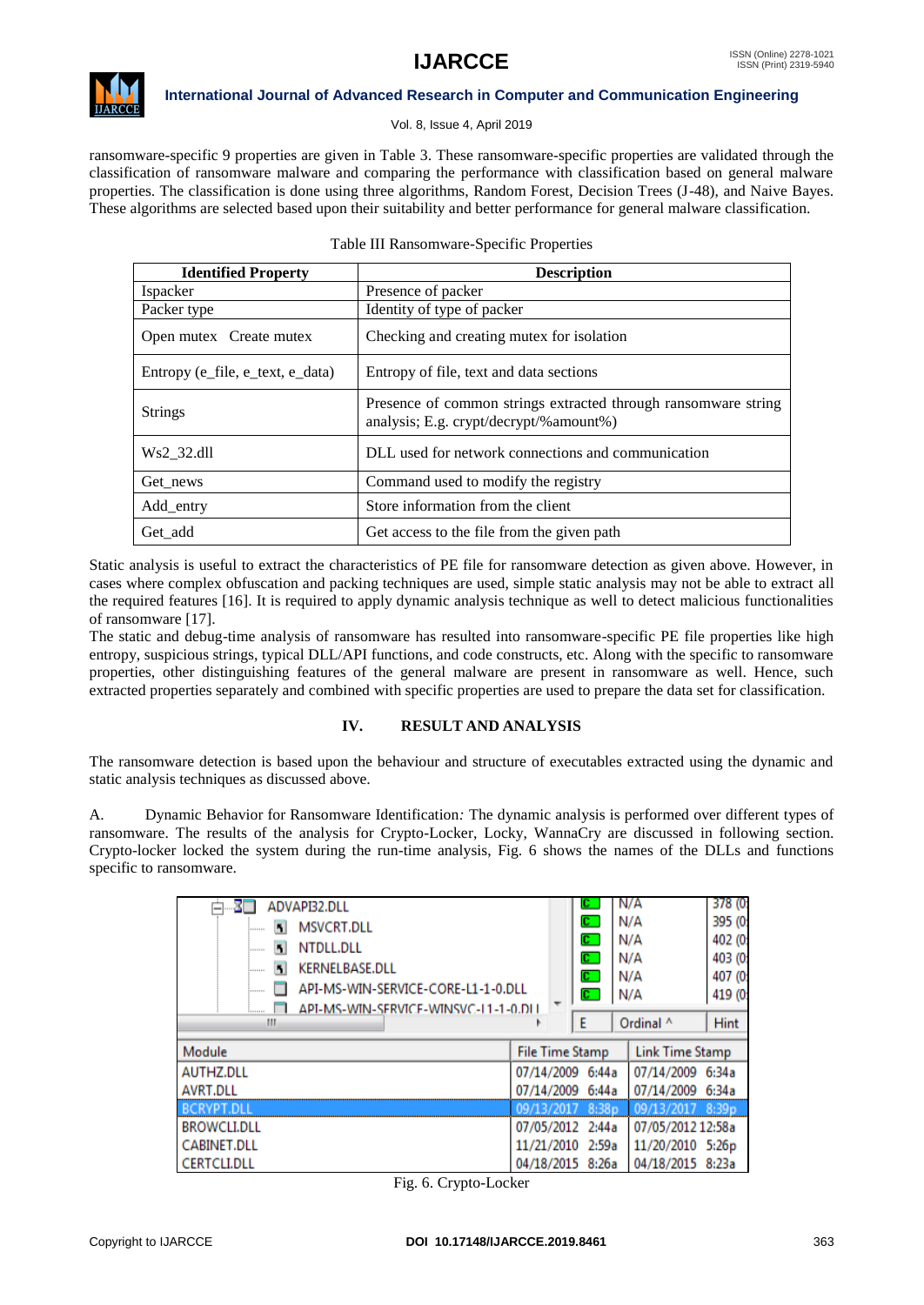

Vol. 8, Issue 4, April 2019

Locky did not lock the system immediately; instead it showed evasive behaviour and used another name for execution. The suspicious strings identified during analysis are shown in Fig. 7.

| FreeLibrary                                | GetClassNameW                     |  |  |  |
|--------------------------------------------|-----------------------------------|--|--|--|
| <b>ExitProcess</b>                         | GetClassLongW                     |  |  |  |
| Set ErrorMode                              | DefWindowProcW                    |  |  |  |
| DelayLoadFailureHook                       | <b>CharNextW</b>                  |  |  |  |
| InterlockedCompareExchange                 | LoadStringW                       |  |  |  |
| LoadLibraryExA                             | <b>DestroyWindow</b>              |  |  |  |
| Sleep                                      | MessageBoxW                       |  |  |  |
| Set Search Path Mode                       | LoadlconW                         |  |  |  |
|                                            | LoadCursorW                       |  |  |  |
| SearchPathW                                | RegisterClassW<br>CreateWindowExW |  |  |  |
| CreateActCtxW                              |                                   |  |  |  |
| Fig. 7. String found in 'Locky-Ransomware' |                                   |  |  |  |

WannaCry encrypted the files on the system and changed the registry values. The suspicious strings and RSA1 encryption used by this ransomware are shown in Fig. 8.

| Address                                                                                                 | Length   | Type | String                       |
|---------------------------------------------------------------------------------------------------------|----------|------|------------------------------|
|                                                                                                         | 00000005 | ш    | BSA1                         |
|                                                                                                         | 0000001D | с    | GetFileInformationByHandleEx |
| " <sup></sup> " .rdata:0                                                                                | 0000001B | с    | SetFileInformationByHandle   |
|                                                                                                         | 00000015 | с    | SHGetKnownFolderPath         |
|                                                                                                         | 00000011 | с    | version=%u&id=%u             |
| "" .rdata:0                                                                                             | 00000016 | C    | ObtainUserAgentString        |
| " <sup></sup> " .rdata:0                                                                                | 00000010 | C    | RegDeleteKeyExW              |
|                                                                                                         | 0000000D | C    | %AMOUNT_USD%                 |
|                                                                                                         | 0000000D | C    | %AMOUNT_EUR                  |
|                                                                                                         | 0000000D | C    | %AMOUNT_BTC%                 |
| C<br>%BITCOIN ADDRESS%<br>00000012<br>"" .rdata:0.<br>Fig. 8. WannaCry Suspicious properties at runtime |          |      |                              |
|                                                                                                         |          |      |                              |

The observations, during the run/debug-time analysis of the ransomware samples, are summarized in the Table 4.

Table IV Run-time observations of Ransomware

| <b>Ransomware Family</b> | <b>Observations</b>                      | <b>Effects on System</b> |
|--------------------------|------------------------------------------|--------------------------|
|                          | Sample is Packed                         | Encryption of files      |
| Crypto-Locker            | Suspicious DLLs                          | System is locked         |
|                          | Write/Edit commands                      | Relocations              |
|                          | Sample is Packed                         | Not locked               |
| Locky                    | Sleep/Destroy windows commands           | Relocations              |
|                          | Changed the process name to rundll32.exe |                          |
|                          | Sample is Packed                         | Not locked               |
| <b>Wanna-Cry</b>         | RSA1 encryption technique                | Encryption of files      |
|                          | strings (%bitcoins%/%Amount% etc)        | Changes in Registries    |

The most commonly observed behaviours are listed below:

- 1. Presence of suspicious DLLs in the import section at run-time. Most common functions are to write /edit etc.
- 2. Change in windows registry.
- 3. Deletion and modification of windows directories.
- 4. Hiding the traces by using "DestroyWindow" command and changing the process name.
- 5. Catching the encryption key used for encryption of the file during the ransomware attack.
- 6. Encryption techniques, such as RSA1.
- 7. Presence of suspicious strings found at run-time.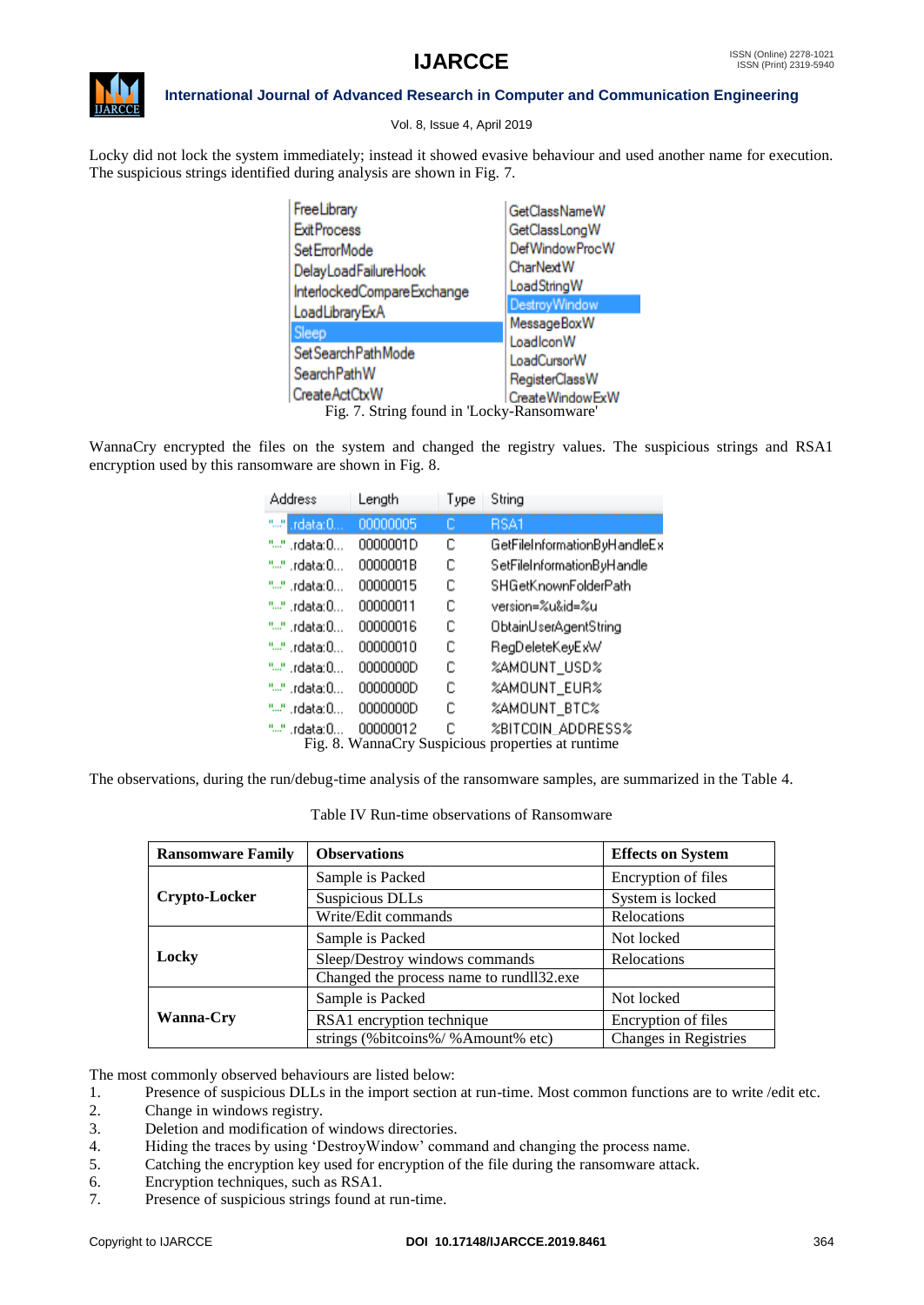

Vol. 8, Issue 4, April 2019

# B. Static Properties based Classification for Ransomware Identification

To validate the significance of the ransomware-specific properties identified in Table 4, malware classification is performed first with the general malware properties and then with the collection of all the general and specific properties. The data from 2488 benign samples and 2722 malware samples (combination of ransomware and other malware) is used for training and classification of malware. The static properties for general malware classification are used for malware classification with three algorithms, Random Forest, Decision Trees (J-48), and Naive Bayes as shown in Table 5. The random forest algorithm has shown best performance with the accuracy of 98.34%.

| <b>Classification Algorithm</b> | <b>TPR</b> | FPR   | <b>Precision</b> | Recall | Accuracy $(\% )$ |
|---------------------------------|------------|-------|------------------|--------|------------------|
| Naïve Bayes                     | 0.620      | 0.349 | 0.744            | 0.62   | 62.789           |
| J48                             | 0.973      | 0.028 | 0.973            | 0.973  | 97.28            |
| <b>Random Forest</b>            | 0.983      | 0.017 | 0.983            | 0.983  | 98.34            |

# Table V Classification based on general malware static properties

The details of the classification using random forest classifier for general properties are discussed below. The classification is estimated using following evaluation metrics:

True Positive Rate (TPR) = 
$$
\frac{\text{TP}}{(\text{TP} + \text{FN})}
$$
 (1)  
\nFalse Positive Rate (FPR) =  $\frac{\text{FP}}{(\text{FP} + \text{TN})}$  (2)  
\nPrecision =  $\frac{\text{TP}}{(\text{TP} + \text{FN})}$  (3)  
\nRecall =  $\frac{\text{TP}}{(\text{TP} + \text{TN})}$  (4)

| .<br>$(TP + FN)$                                               | $\cdots$ |
|----------------------------------------------------------------|----------|
| $F$ – measure = 2 $\times \frac{(Precision \times Recall)}{T}$ | (5)      |
| (Precision +Recall)                                            |          |
| $(TD + TNI)$                                                   |          |

$$
Accuracy = \frac{(TP + TN)}{(TP + TN + FP + FN)}
$$
 (6)

Where,

TP: True Positive, i.e. malware classified as malware

FP: False Positive, i.e. benign classified as malware

TN: True Negative, i.e. benign classified as benign

FN: False Negative, i.e. malware classified as benign

We have used random forest classification algorithm as implemented in Weka with 10-fold cross validation. The classification summary based on the correctly and incorrectly classified instances is given in the Weka output screen shot, Fig. 9. It shows the summarized and detailed performance of the classification using the general malware properties. To check the significance of identified ransomware-specific properties in the classification, the specific properties are added to the set of general properties for classifying the same set of malware including ransomware. The classification using random forest classifier based on the ransomware-specific properties is shown through Weka output screenshot in Fig. 10. The figure shows classification summary and detailed performance of the classification using the ransomware specific and general malware properties.

| Cross-validation Folds<br>10                                                                                          | === Stratified cross-validation ===<br>$==$ Summary $==$                                                     |                                                                   |                                |                         |
|-----------------------------------------------------------------------------------------------------------------------|--------------------------------------------------------------------------------------------------------------|-------------------------------------------------------------------|--------------------------------|-------------------------|
| Percentage split<br>66<br>$\frac{9}{6}$<br>More options                                                               | Correctly Classified Instances<br>Incorrectly Classified Instances<br>Kappa statistic<br>Mean absolute error |                                                                   | 5098<br>86<br>0.9668<br>0.0458 |                         |
| Nom) class<br>Start<br><b>Stop</b>                                                                                    | Root mean squared error<br>Relative absolute error<br>Root relative squared error                            |                                                                   | 0.1199<br>23.9988 %            | $9.1672$ \$             |
| esult list (right-click for options)                                                                                  | Total Number of Instances<br>=== Detailed Accuracy By Class ===                                              |                                                                   | 5184                           |                         |
| 17:57:27 - trees RandomForest<br>17:59:58 - trees.RandomForest<br>19:41:16 - baves.NaiveBaves<br>19:43:45 - trees.J48 | 0.977                                                                                                        | TP Rate FP Rate Precision Recall<br>0.010<br>0.990 0.023<br>0.017 | 0.989<br>0.979<br>0.983        | 0.977<br>0.990<br>0.983 |
| 19:44:15 - trees.RandomForest                                                                                         | Weighted Avg. 0.983                                                                                          |                                                                   |                                |                         |

Fig. 9. Classification using Random forest based on generic malware properties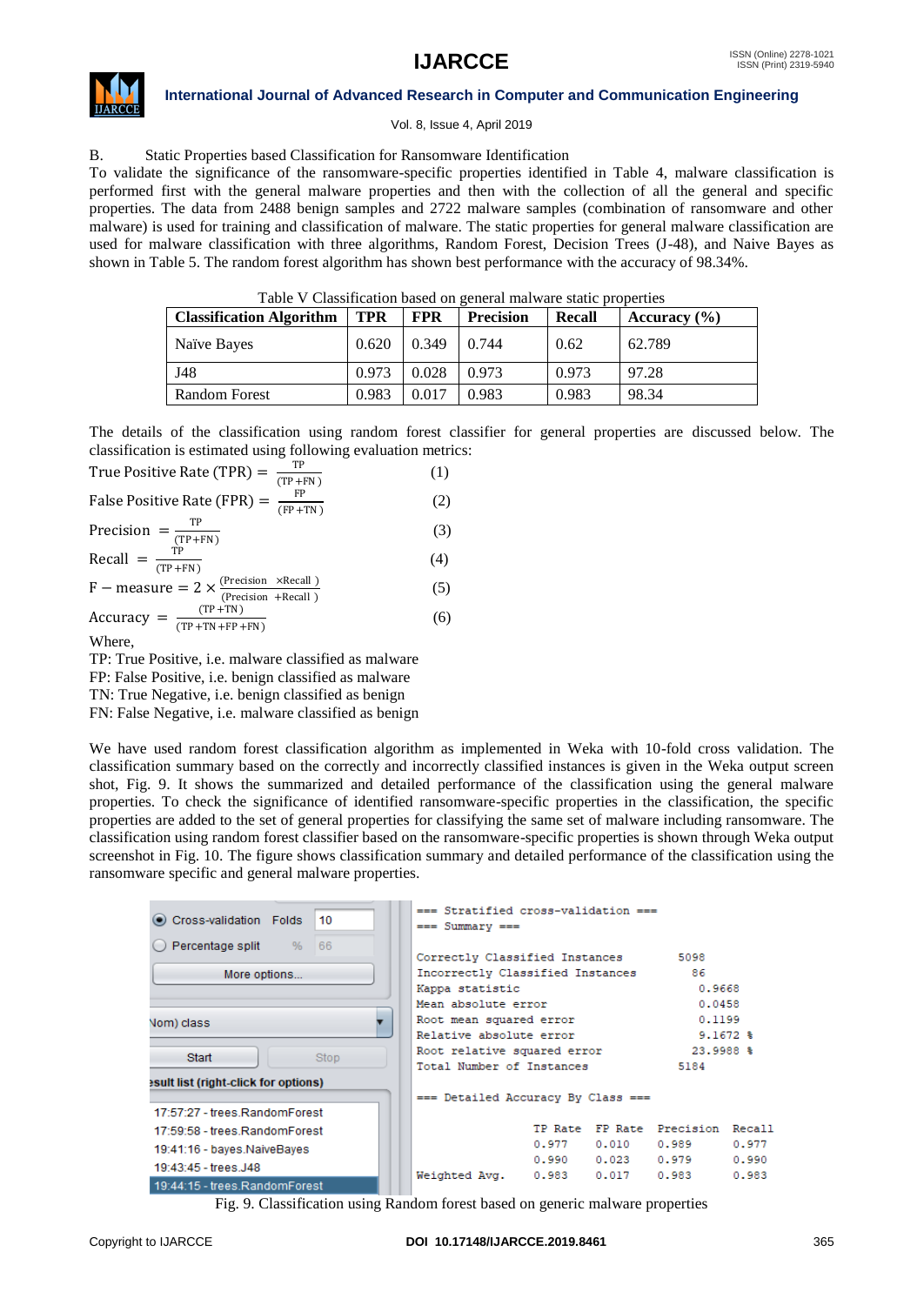

Vol. 8, Issue 4, April 2019

| 10<br>ss-validation Folds                            | === Stratified cross-validation ===<br>$==$ Summary $==$                                                                              |                |                         |                                                    |                         |  |
|------------------------------------------------------|---------------------------------------------------------------------------------------------------------------------------------------|----------------|-------------------------|----------------------------------------------------|-------------------------|--|
| 66<br><b>centage split</b> %<br>More options         | Correctly Classified Instances<br>Incorrectly Classified Instances<br>Kappa statistic                                                 |                |                         | 5171<br>39<br>0.985                                |                         |  |
| ass.<br><b>Start</b><br>Stop                         | Mean absolute error<br>Root mean squared error<br>Relative absolute error<br>Root relative squared error<br>Total Number of Instances |                |                         | 0.0422<br>0.1052<br>21.0553 %<br>5210              | $8.4611$ \$             |  |
| t (right-click for options)<br>51 - bayes.NaiveBayes | === Detailed Accuracy By Class ===                                                                                                    |                |                         |                                                    |                         |  |
| 15 - trees.J48<br>34 - trees.RandomForest            | Weighted Avg. 0.993                                                                                                                   | 0.988<br>0.997 | 0.003<br>0.012<br>0.008 | TP Rate FP Rate Precision Recall<br>0.989<br>0.993 | 0.988<br>0.997<br>0.993 |  |

Fig. 10. Classification using Random forest based on ransomware specific malware properties

The performance comparison of the classification based on the general malware properties and based on additional ransomware-specific properties are compared as shown in Fig. 11.





The comparison shows clear increase in correctly classified instances and decrease in incorrectly classified instances as we include the ransomware-specific characteristics in general malware features for classification. The overall increase in accuracy is shown in Fig. 11-(c). The experimentation results illustrate that including the static properties identified in ransomware-specific analysis with the general malware features can achieve higher accuracy in classification. Apart from these static and debug-time ransomware-specific properties, we have identified 7 run-time properties, typically present during ransomware execution. These properties can be further validated and used for the classification of ransomware.

# **CONCLUSIONS**

The proposed work aimed to identify typical characteristics present in ransomware by static analysis and debug-time analysis. Existing major ransomware detection approaches consist of signature-based detection or analysis of encryption and network communication. The proposed approach and experiment indicates that by including the ransomware-specific properties, conventional malware detection techniques can be extended to detect ransomware with